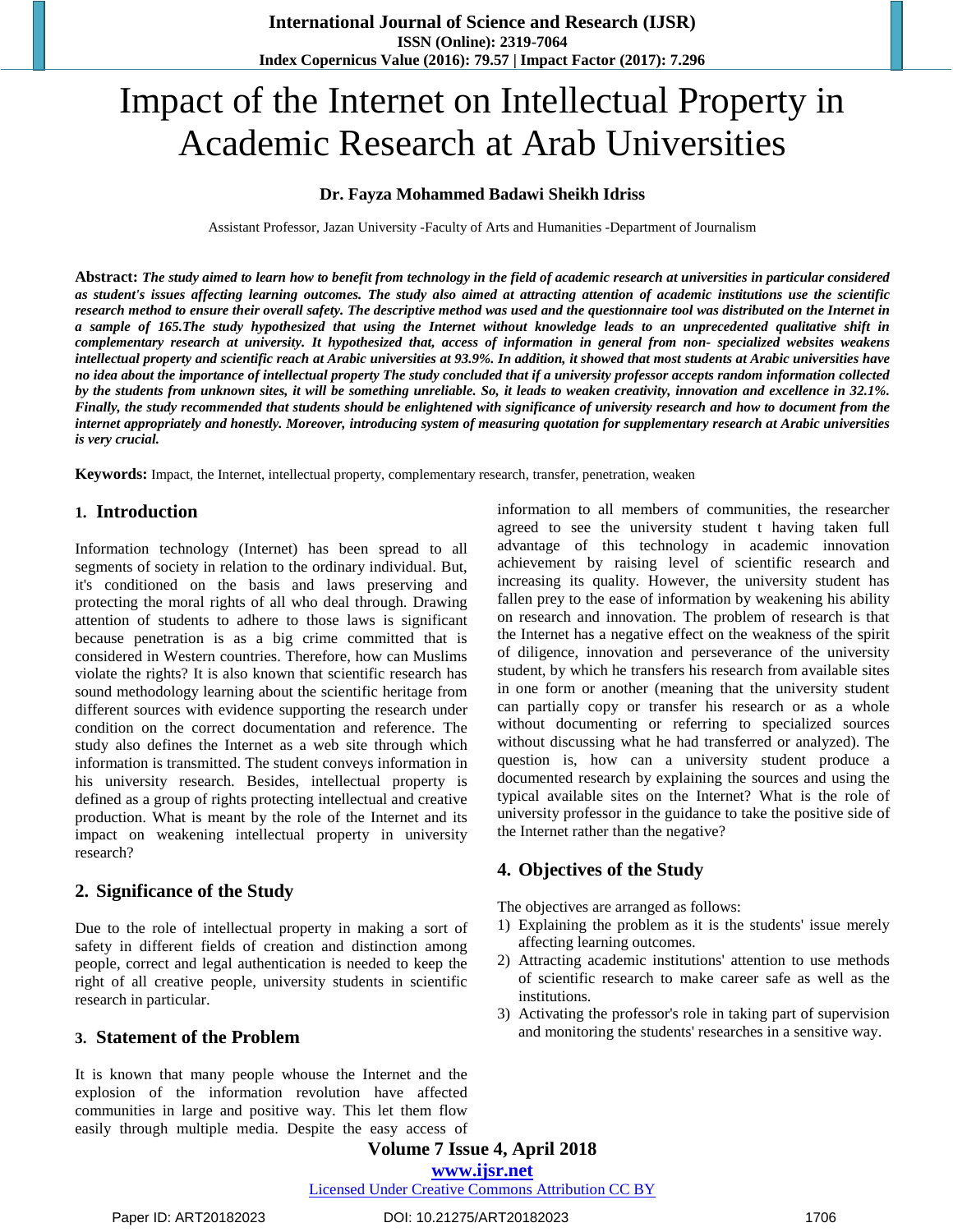# **5. Questions of the study**

- 1) To extend a university student has a complete knowledge about intellectual property and the consequences which follow.
- 2) To what extend are complementary researches subjected by citation scale in Arab countries comparing to western ones.
- 3) To what extend the university plays a rationale role in declining scientific research as his role in increasing it.

# **6. Methodology of the study**

To achieve the objectives of the researcher used the descriptive approach by making a questionnaire tool to know the role of the Internet in reducing intellectual property for university researches.

# **Terms and Terminology**

- Internet: A global communications network through which information and messages can be exchanged.
- Intellectual Property: Ownership: Property in the dictionary of the meanings of the whole: what man owns, and acts in it
- Intellectual: the meaning of the realization of reason, thinking and thinking
- Intellectual Property: The group of rights that protect human intellectual and creative production university research :is a scientific work done by a university student to obtain a degree in a particular academic degree (diploma, intermediate, bachelor, high diploma, master, and doctorate).

# **7. Field Studies-Results of the questionnaire**

**Table 1:** Shows the academic qualification



The result showed that undergraduate have got % 7.9 which proved that most students are educated

**Table 2:** Shows the role of media in reducing intellectual property

|      | Options              | ercentage |
|------|----------------------|-----------|
|      | Strongly agree       |           |
| a in | Agree                |           |
|      | agree to some extend |           |
|      | Disagree             |           |
|      | Strongly disagree    |           |

The answer reinforced the hypotheses which says that media (the Internet) contributes in reducing intellectual property.

**Table 3:** Shows the professor's role in reducing scientific research for university student



The result confirmed that a university professor plays negative and positive role in increasing and decreasing level of student.

**Table 4:** Shows measuring complementary university researches' citation scale at Arabic universities,

|  | Options              | Percentage |
|--|----------------------|------------|
|  | Strongly disagree    | 760        |
|  | Disagree             | 70L1       |
|  | Agree to some extend | %26        |
|  | Agree                | $\%30.$    |
|  | Strongly agree       |            |

The result showed that most university complementary researches are subjected by the citation scale which helps negatively to be weak.

| <b>Table 5:</b> Shows the student's documentation been taken from |  |
|-------------------------------------------------------------------|--|
| the Internet.                                                     |  |

| Options              | Percentage |
|----------------------|------------|
| Strongly agree       |            |
| Agree                | %26.7      |
| Agree to some extend | %37        |
| Disagree             | %17.4      |
| Strongly disagree    |            |

The result indicated that most students are unaware of the way of documentation or completely ignore it.

# **8. Conclusion**

By tracking the study and analyzing the content of the questionnaire, the researcher concluded that the Internet played a major role in weakening intellectual property at university complementary research, which confirmed the validity of the research hypotheses as follows:

The study confirmed that transferring from the Internet without knowledge leads to weakening and reducing intellectual property, through which it harms scientific research at Arab universities very soon. And according to the total result of the approved questionnaire reached 93.9%  $(42.4\%$  9% strongly agree + 23.6% agree somewhat) confirming the hypothesis of using the Internet without knowledge has led to the transfer of quality in an unprecedented tradition in complementary university research. The survey showed that most Arab university students are unaware of importance of intellectual property and the

# **Volume 7 Issue 4, April 2018 <www.ijsr.net>** [Licensed Under Creative Commons Attribution CC BY](http://creativecommons.org/licenses/by/4.0/)